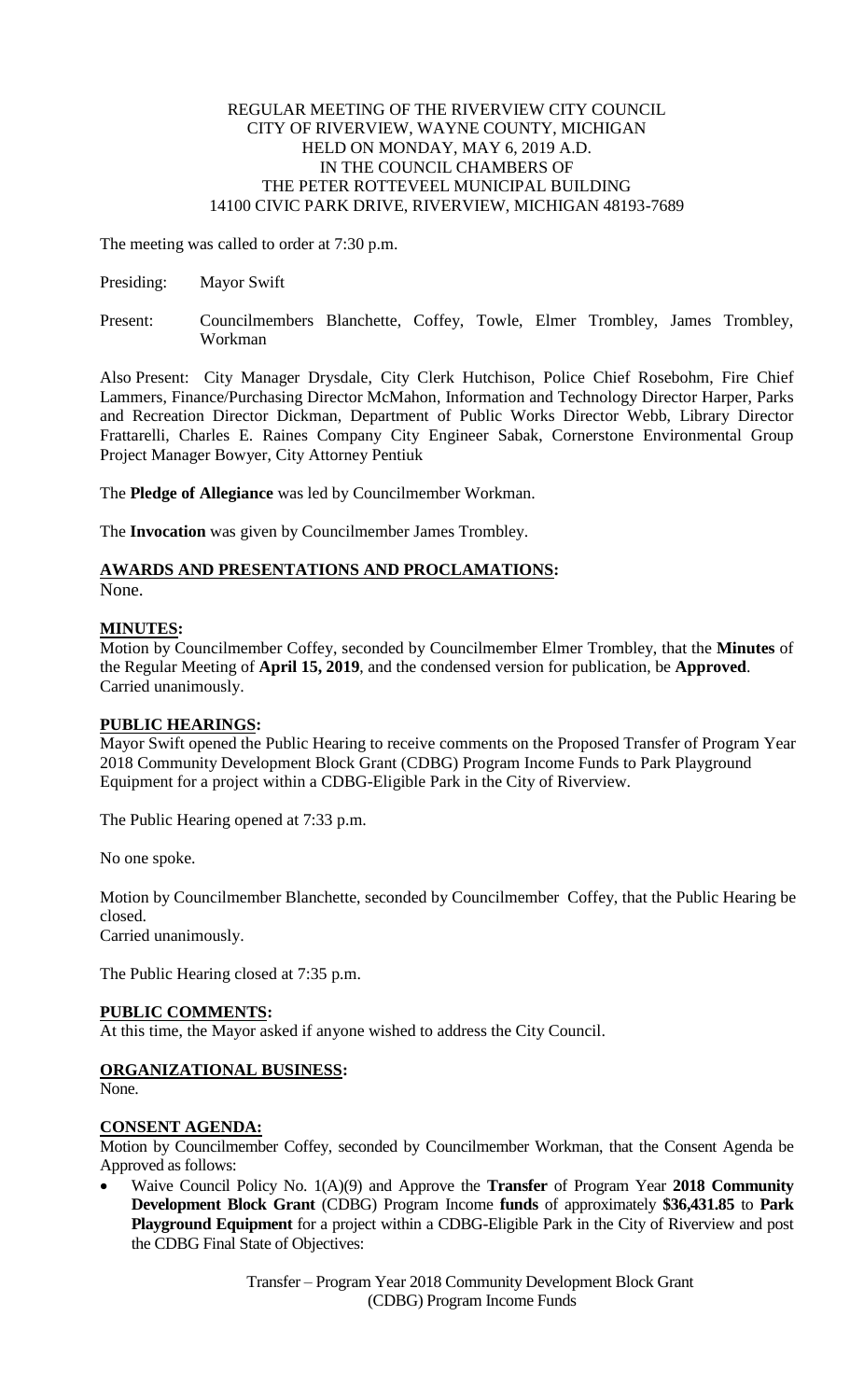| <b>Transferred From:</b><br>PY 2018 Program Income | \$36,431.85 |
|----------------------------------------------------|-------------|
| Transferred To:<br>Park Playground Equipment       | \$36,431.85 |

- Accept **\$500.00 Grant** Award for the police department from the **All State Insurance Foundation** 2019 to further support community relations programs.
- Authorize **Solicitation** of **Bids** for **Inspection Services** for the Building Department.
- Approve Budget Amendment as follows:
- A.

| Description            | <b>Account Number</b> | Current<br>Appropriation |           | Amended<br>Appropriation |           | Amendment or<br>Change |           |
|------------------------|-----------------------|--------------------------|-----------|--------------------------|-----------|------------------------|-----------|
| 2018/19 Motor Vehicles |                       |                          |           |                          |           |                        |           |
| Repair Parts           | 101-443-760.500       | ᠕                        | 60,000.00 |                          | 80,000.00 |                        | 20,000.00 |

JUSTIFICATION: To increase the motor vehicle repair parts line item. This increase is necessary due to the depletion of replacement parts for city-wide motor vehicles. Carried unanimously.

#### **RESOLUTIONS:**

None.

## **ADMINISTRATION:**

Motion by Councilmember Coffey, seconded by Councilmember Elmer Trombley, that Purchasing Manual Section XIII: **"Ethics**" be **Waived** to allow Attendance at an Appreciation **BBG Lunch** hosted by the **Rivergate** Health Care Center and the Rivergate Terrace at City Hall on **June 5, 2019**. Carried unanimously.

Motion by Councilmember Coffey, seconded by Councilmember Workman, that Authorization for an Addendum Adopting the Preferred Schedule of the **Operating Engineers' Local 324 Pension Fund Rehabilitation Plan** as updated on January 29, 2019, be Approved. Carried unanimously.

Motion by Councilmember James Trombley, seconded by Councilmember Workman, that **a Public Hearing** be **Called** for **May 20, 2019**, for the Purpose of Considering the **Proposed 2019/2020 Annual Operating Budget** and **Supporting Tax Rates** for the City of Riverview. Carried unanimously.

**ORDINANCES:**

None.

## **OTHER BUSINESS:**

Mr. **Brian Kelly** from the United States Environmental Protection Agency **(EPA)** provided an update on the **McLouth Site Remediation** Project.

## **CLOSED SESSION:**

None.

## **ADJOURNMENT:**

Motion by Councilmember Elmer Trombley, seconded by Councilmember Coffey, that the meeting be adjourned.

AYES: Mayor Swift, Councilmembers Blanchette, Coffey, Towle, Elmer Trombley, Workman NAYS: Councilmember James Trombley

Motion carried.

Meeting adjourned at 8:43 p.m.

Andrew M. Swift, Mayor

\_\_\_\_\_\_\_\_\_\_\_\_\_\_\_\_\_\_\_\_\_\_\_\_\_\_\_\_\_\_\_\_\_\_\_\_\_\_\_

\_\_\_\_\_\_\_\_\_\_\_\_\_\_\_\_\_\_\_\_\_\_\_\_\_\_\_\_\_\_\_\_\_\_\_\_\_\_\_